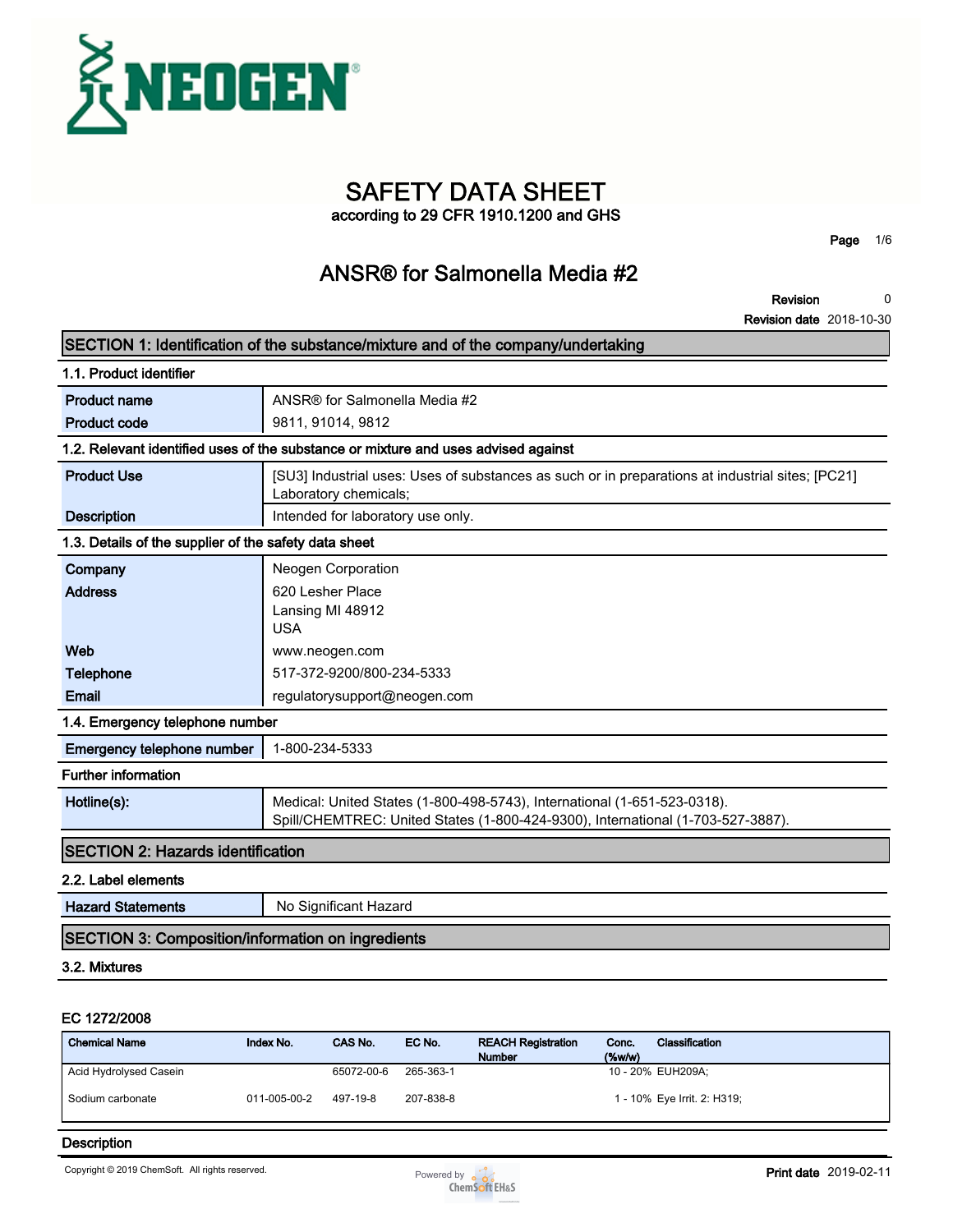**Revision date 2018-10-30**

| <b>Description</b><br>No components need to be disclosed according to the applicable regulations.<br><b>SECTION 4: First aid measures</b><br>4.1. Description of first aid measures<br>Inhalation<br>No irritation expected. Move the exposed person to fresh air.<br>Rinse immediately with plenty of water. Contact lenses should be removed.<br>Eye contact<br><b>Skin contact</b><br>No irritation expected. Rinse immediately with plenty of water. |
|----------------------------------------------------------------------------------------------------------------------------------------------------------------------------------------------------------------------------------------------------------------------------------------------------------------------------------------------------------------------------------------------------------------------------------------------------------|
|                                                                                                                                                                                                                                                                                                                                                                                                                                                          |
|                                                                                                                                                                                                                                                                                                                                                                                                                                                          |
|                                                                                                                                                                                                                                                                                                                                                                                                                                                          |
|                                                                                                                                                                                                                                                                                                                                                                                                                                                          |
|                                                                                                                                                                                                                                                                                                                                                                                                                                                          |
|                                                                                                                                                                                                                                                                                                                                                                                                                                                          |
|                                                                                                                                                                                                                                                                                                                                                                                                                                                          |
| Ingestion<br>DO NOT INDUCE VOMITING unless advised to do so by a doctor. Never give anything by mouth<br>to an unconscious person.                                                                                                                                                                                                                                                                                                                       |
| 4.2. Most important symptoms and effects, both acute and delayed                                                                                                                                                                                                                                                                                                                                                                                         |
| Inhalation<br>No irritation expected. Seek medical attention if irritation or symptoms persist.                                                                                                                                                                                                                                                                                                                                                          |
| Eye contact<br>No irritation expected. Seek medical attention if irritation or symptoms persist.                                                                                                                                                                                                                                                                                                                                                         |
| <b>Skin contact</b><br>No irritation expected. Seek medical attention if irritation or symptoms persist.                                                                                                                                                                                                                                                                                                                                                 |
| If you feel unwell, seek medical advice (show the label where possible).<br>Ingestion                                                                                                                                                                                                                                                                                                                                                                    |
| <b>SECTION 5: Firefighting measures</b>                                                                                                                                                                                                                                                                                                                                                                                                                  |
| 5.1. Extinguishing media                                                                                                                                                                                                                                                                                                                                                                                                                                 |
| Use extinguishing media appropriate to the surrounding fire conditions.                                                                                                                                                                                                                                                                                                                                                                                  |
| 5.2. Special hazards arising from the substance or mixture                                                                                                                                                                                                                                                                                                                                                                                               |
| This product is not flammable. Use extinguishing media appropriate to the surrounding fire<br>conditions.                                                                                                                                                                                                                                                                                                                                                |
| 5.3. Advice for firefighters                                                                                                                                                                                                                                                                                                                                                                                                                             |
| Wear suitable respiratory equipment when necessary.                                                                                                                                                                                                                                                                                                                                                                                                      |
| <b>SECTION 6: Accidental release measures</b>                                                                                                                                                                                                                                                                                                                                                                                                            |
| 6.1. Personal precautions, protective equipment and emergency procedures                                                                                                                                                                                                                                                                                                                                                                                 |
| Adopt best Manual Handling considerations when handling, carrying and dispensing. Ensure<br>adequate ventilation of the working area.                                                                                                                                                                                                                                                                                                                    |
| 6.2. Environmental precautions                                                                                                                                                                                                                                                                                                                                                                                                                           |
| Prevent further spillage if safe. Clean spillage area thoroughly with plenty of water.                                                                                                                                                                                                                                                                                                                                                                   |
|                                                                                                                                                                                                                                                                                                                                                                                                                                                          |
| 6.3. Methods and material for containment and cleaning up                                                                                                                                                                                                                                                                                                                                                                                                |
| Clean the area using a vacuum cleaner. Clean spillage area thoroughly with plenty of water. Do<br>not flush into surface water.                                                                                                                                                                                                                                                                                                                          |
| 6.4. Reference to other sections                                                                                                                                                                                                                                                                                                                                                                                                                         |
| See section 2, 8 & 13 for further information.                                                                                                                                                                                                                                                                                                                                                                                                           |
| <b>SECTION 7: Handling and storage</b>                                                                                                                                                                                                                                                                                                                                                                                                                   |
| 7.1. Precautions for safe handling                                                                                                                                                                                                                                                                                                                                                                                                                       |
| Adopt best Manual Handling considerations when handling, carrying and dispensing. Avoid contact<br>with eyes. Do not eat, drink or smoke in areas where this product is used or stored. Ensure<br>adequate ventilation of the working area.                                                                                                                                                                                                              |
| 7.2. Conditions for safe storage, including any incompatibilities                                                                                                                                                                                                                                                                                                                                                                                        |

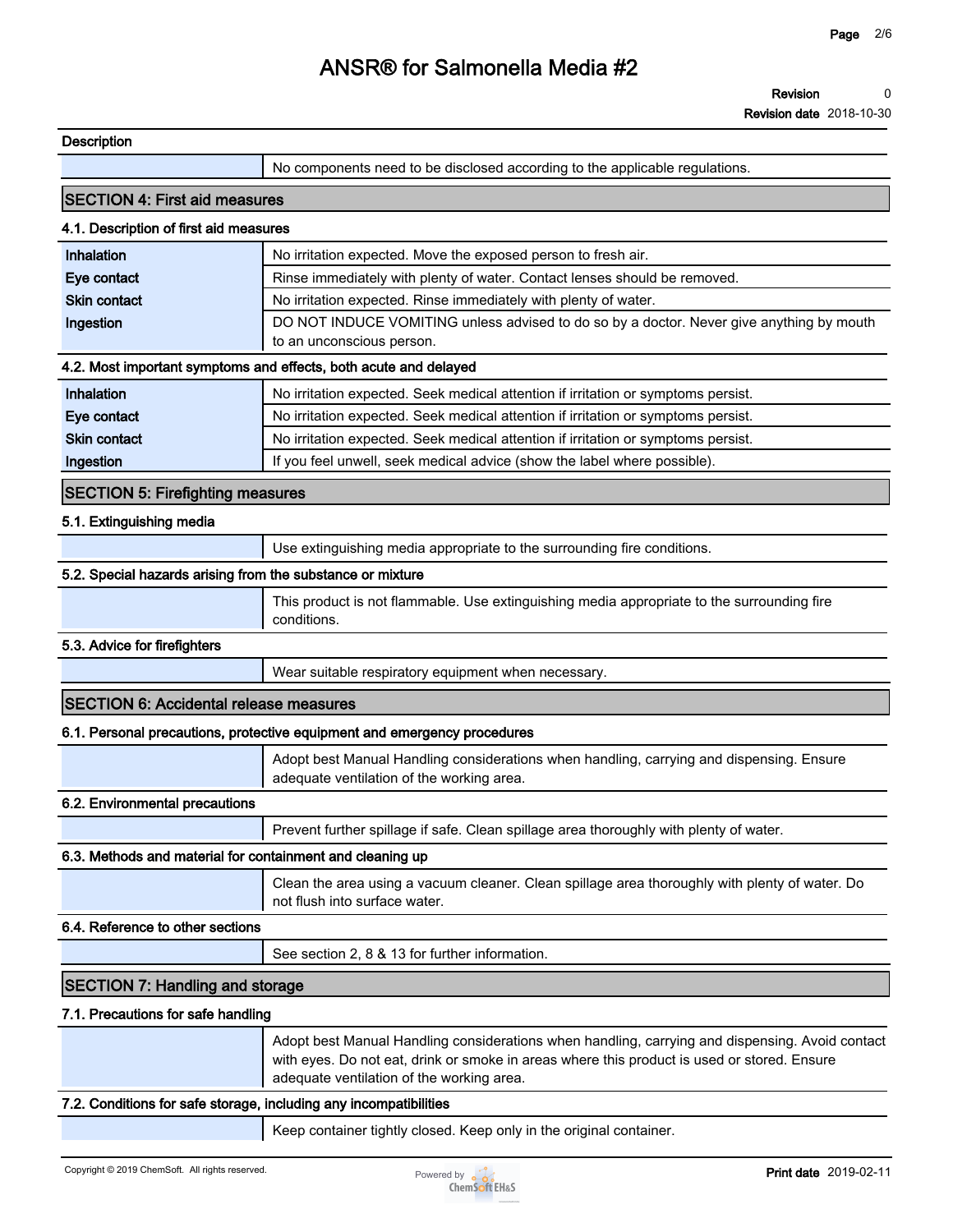**Revision 0**

**Revision date 2018-10-30**

### **7.3. Specific end use(s)**

**See Section 1.2 for further information. SECTION 8: Exposure controls/personal protection 8.2. Exposure controls Appropriate engineering controls Ensure adequate ventilation of the working area. Individual protection measures** Use as appropriate:. Protective clothing. **Eye / face protection Use as appropriate:. Suitable eye protection. Skin protection - Hand protection Use as appropriate:. Chemical resistant gloves. Respiratory protection In case of insufficient ventilation, wear suitable respiratory equipment. Occupational exposure controls Keep away from food, drink and animal feed and/ or feed products.**

### **SECTION 9: Physical and chemical properties**

### **9.1. Information on basic physical and chemical properties**

|                                                | State   Powder                           |
|------------------------------------------------|------------------------------------------|
|                                                | <b>Color</b> Beige/Light brown           |
| Odor   Mild                                    |                                          |
|                                                | pH No data available                     |
|                                                | Melting point   No data available        |
|                                                | <b>Freezing Point</b> No data available  |
|                                                | <b>Boiling point</b> Not applicable.     |
|                                                | Flash point   No data available          |
| <b>Flammability limits</b> No data available   |                                          |
|                                                | Vapor pressure No data available         |
|                                                | Vapor density   No data available        |
|                                                | Relative density   No data available     |
| <b>Partition coefficient</b> No data available |                                          |
| Autoignition temperature   No data available   |                                          |
| <b>Explosive properties</b> No data available  |                                          |
| Oxidising properties Not applicable.           |                                          |
|                                                | <b>Odour threshold</b> No data available |
| Solubility                                     | Soluble in water                         |

#### **9.2. Other information**

| VOC (Volatile organic 0 g/l<br>compounds)   |                                 |  |  |  |
|---------------------------------------------|---------------------------------|--|--|--|
| <b>SECTION 10: Stability and reactivity</b> |                                 |  |  |  |
| 10.1. Reactivity                            |                                 |  |  |  |
|                                             | Stable under normal conditions. |  |  |  |
| 10.2. Chemical stability                    |                                 |  |  |  |
|                                             | Stable under normal conditions. |  |  |  |
| 10.3. Possibility of hazardous reactions    |                                 |  |  |  |
|                                             | No Significant Hazard.          |  |  |  |

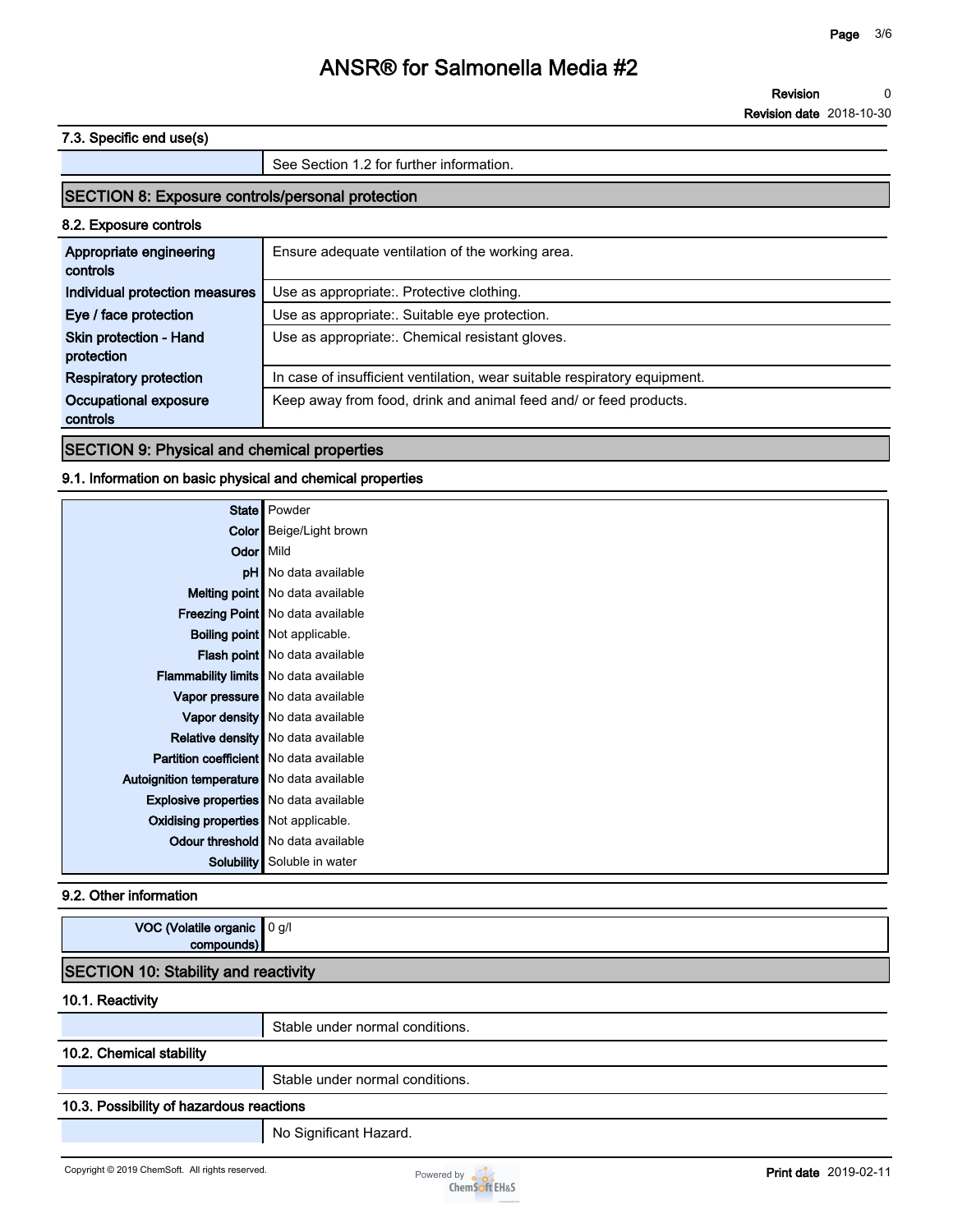**Revision date 2018-10-30**

| 10.4. Conditions to avoid                       |                                                                                                  |
|-------------------------------------------------|--------------------------------------------------------------------------------------------------|
|                                                 | Keep away from heat.                                                                             |
| 10.5. Incompatible materials                    |                                                                                                  |
|                                                 | No data available.                                                                               |
| 10.6. Hazardous decomposition products          |                                                                                                  |
|                                                 | Carbon oxides.                                                                                   |
| <b>SECTION 11: Toxicological information</b>    |                                                                                                  |
| 11.1. Information on toxicological effects      |                                                                                                  |
| <b>Acute toxicity</b>                           | No Significant Hazard.                                                                           |
| Skin corrosion/irritation                       | No irritation expected.                                                                          |
| Serious eye damage/irritation                   | No irritation expected.                                                                          |
| Germ cell mutagenicity                          | No Significant Hazard.                                                                           |
| Carcinogenicity                                 | Not found to be a potential carcinogen in the International Agency for Research on Cancer (IARC) |
|                                                 | Monographs, Volumes 1-112.                                                                       |
|                                                 | Not listed in the National Toxicology Program (NTP) 13th Report on Carcinogens.                  |
|                                                 | Not listed in the OSHA standard 1910.1003 Carcinogens.                                           |
| Reproductive toxicity                           | No Significant Hazard.                                                                           |
| STOT-single exposure                            | No Significant Hazard.                                                                           |
| STOT-repeated exposure                          | No Significant Hazard.                                                                           |
| <b>Aspiration hazard</b>                        | No Significant Hazard.                                                                           |
| Repeated or prolonged<br>exposure               | Avoid prolonged or repeated exposure.                                                            |
| <b>11.1.2. Mixtures</b>                         |                                                                                                  |
|                                                 | Caution - substance not yet fully tested.                                                        |
| 11.1.4. Toxicological information               |                                                                                                  |
|                                                 | No data available                                                                                |
| <b>SECTION 12: Ecological information</b>       |                                                                                                  |
| 12.1. Toxicity                                  |                                                                                                  |
|                                                 | No data available                                                                                |
| 12.2. Persistence and degradability             |                                                                                                  |
|                                                 | More than 90% biodegradable.                                                                     |
| 12.3. Bioaccumulative potential                 |                                                                                                  |
|                                                 |                                                                                                  |
|                                                 | No data is available on this product.                                                            |
| <b>Partition coefficient</b>                    |                                                                                                  |
|                                                 | ANSR® for Salmonella Media #2 No data available                                                  |
| 12.4. Mobility in soil                          |                                                                                                  |
|                                                 | No data is available on this product.                                                            |
| 12.5. Results of PBT and vPvB assessment        |                                                                                                  |
|                                                 | No data is available on this product.                                                            |
| Copyright © 2019 ChemSoft. All rights reserved. | <b>Print date 2019-02-11</b><br>Powered by <b>o</b> o o<br><b>ChemSoft EH&amp;S</b>              |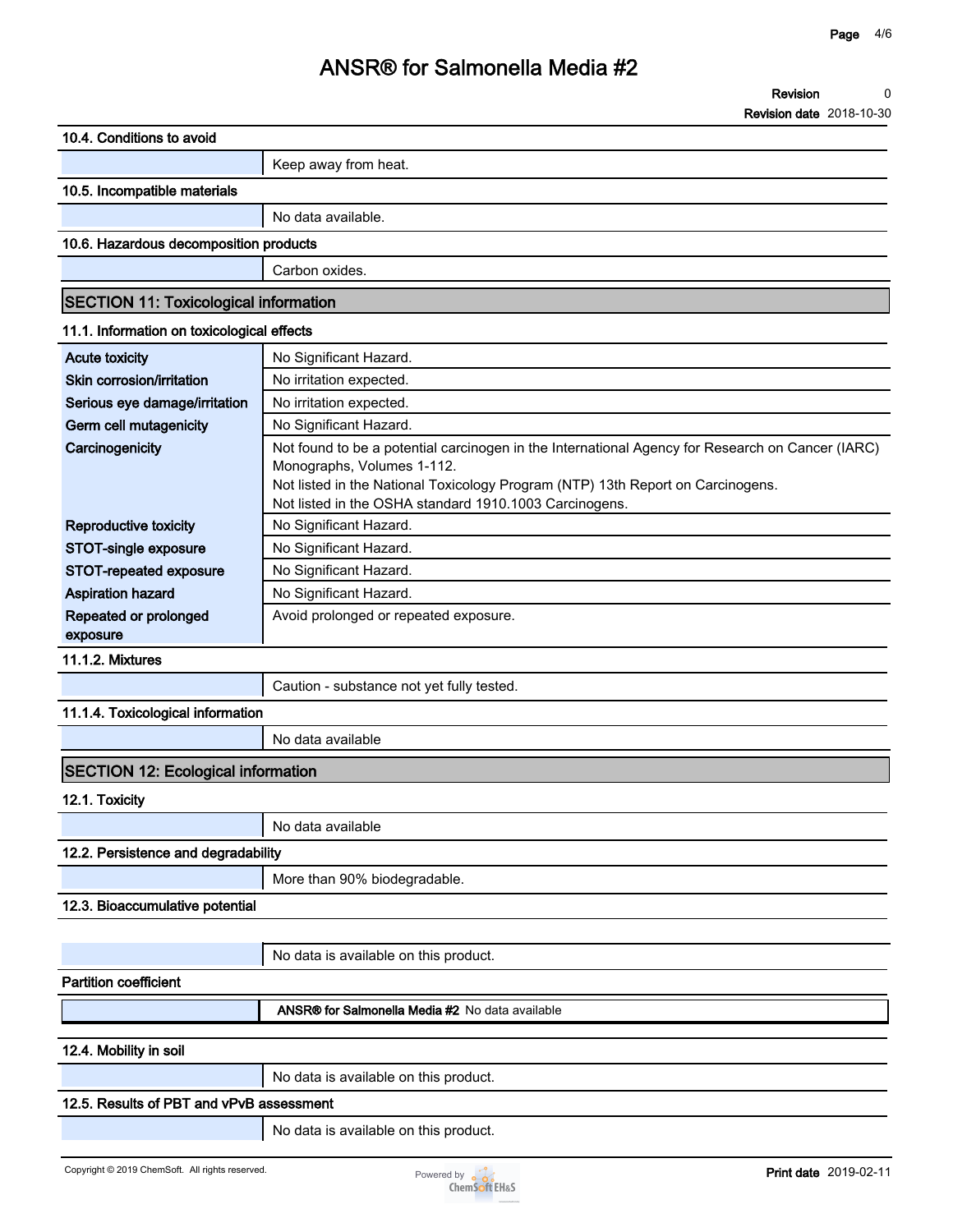| 12.6. Other adverse effects                |                                                                                                                                                                                                                                                             |
|--------------------------------------------|-------------------------------------------------------------------------------------------------------------------------------------------------------------------------------------------------------------------------------------------------------------|
|                                            | Caution - substance not yet fully tested.                                                                                                                                                                                                                   |
| <b>SECTION 13: Disposal considerations</b> |                                                                                                                                                                                                                                                             |
| 13.1. Waste treatment methods              |                                                                                                                                                                                                                                                             |
|                                            | Dispose of in compliance with all. local and national regulations.                                                                                                                                                                                          |
| <b>Disposal methods</b>                    |                                                                                                                                                                                                                                                             |
|                                            | Dispose of in compliance with all. local and national regulations.                                                                                                                                                                                          |
| <b>Disposal of packaging</b>               |                                                                                                                                                                                                                                                             |
|                                            | Dispose of in compliance with all. local and national regulations.                                                                                                                                                                                          |
| <b>SECTION 14: Transport information</b>   |                                                                                                                                                                                                                                                             |
| 14.1. UN number                            |                                                                                                                                                                                                                                                             |
|                                            | The product is not classified as dangerous for carriage.                                                                                                                                                                                                    |
| 14.2. UN proper shipping name              |                                                                                                                                                                                                                                                             |
|                                            | The product is not classified as dangerous for carriage.                                                                                                                                                                                                    |
| 14.3. Transport hazard class(es)           |                                                                                                                                                                                                                                                             |
|                                            | The product is not classified as dangerous for carriage.                                                                                                                                                                                                    |
| 14.4. Packing group                        |                                                                                                                                                                                                                                                             |
|                                            | The product is not classified as dangerous for carriage.                                                                                                                                                                                                    |
| 14.5. Environmental hazards                |                                                                                                                                                                                                                                                             |
|                                            | The product is not classified as dangerous for carriage.                                                                                                                                                                                                    |
| 14.6. Special precautions for user         |                                                                                                                                                                                                                                                             |
|                                            | The product is not classified as dangerous for carriage.                                                                                                                                                                                                    |
|                                            | 14.7. Transport in bulk according to Annex II of MARPOL 73/78 and the IBC Code                                                                                                                                                                              |
|                                            | The product is not classified as dangerous for carriage.                                                                                                                                                                                                    |
| <b>SECTION 15: Regulatory information</b>  |                                                                                                                                                                                                                                                             |
|                                            | 15.1. Safety, health and environmental regulations/legislation specific for the substance or mixture                                                                                                                                                        |
| <b>Regulations</b>                         | Hazard Communication Standard: 29 Code of Federal Regulations 1910.1200: Occupational<br>Safety and Health Standards: Z: Toxic and Hazardous Substances: Hazard Communication.                                                                              |
|                                            | All chemicals in this product are TSCA listed or excluded from listing, on the United States<br>Environmental Protection Agency Toxic Substances Control Act (TSCA) inventory. TSCA - United<br>States Toxic Substances Control Act Section 8(b) Inventory. |
|                                            | US State Regulations:<br>New Jersey Right-to-Know Hazardous Substance List:<br>This material contains no reportable components                                                                                                                              |
|                                            | Pennsylvania Right-to-Know Hazardous Substance List:<br>This material contains no reportable components.                                                                                                                                                    |
|                                            | Rhode Island Right-to-Know Hazardous Substance List:.<br>This material contains no reportable components.                                                                                                                                                   |